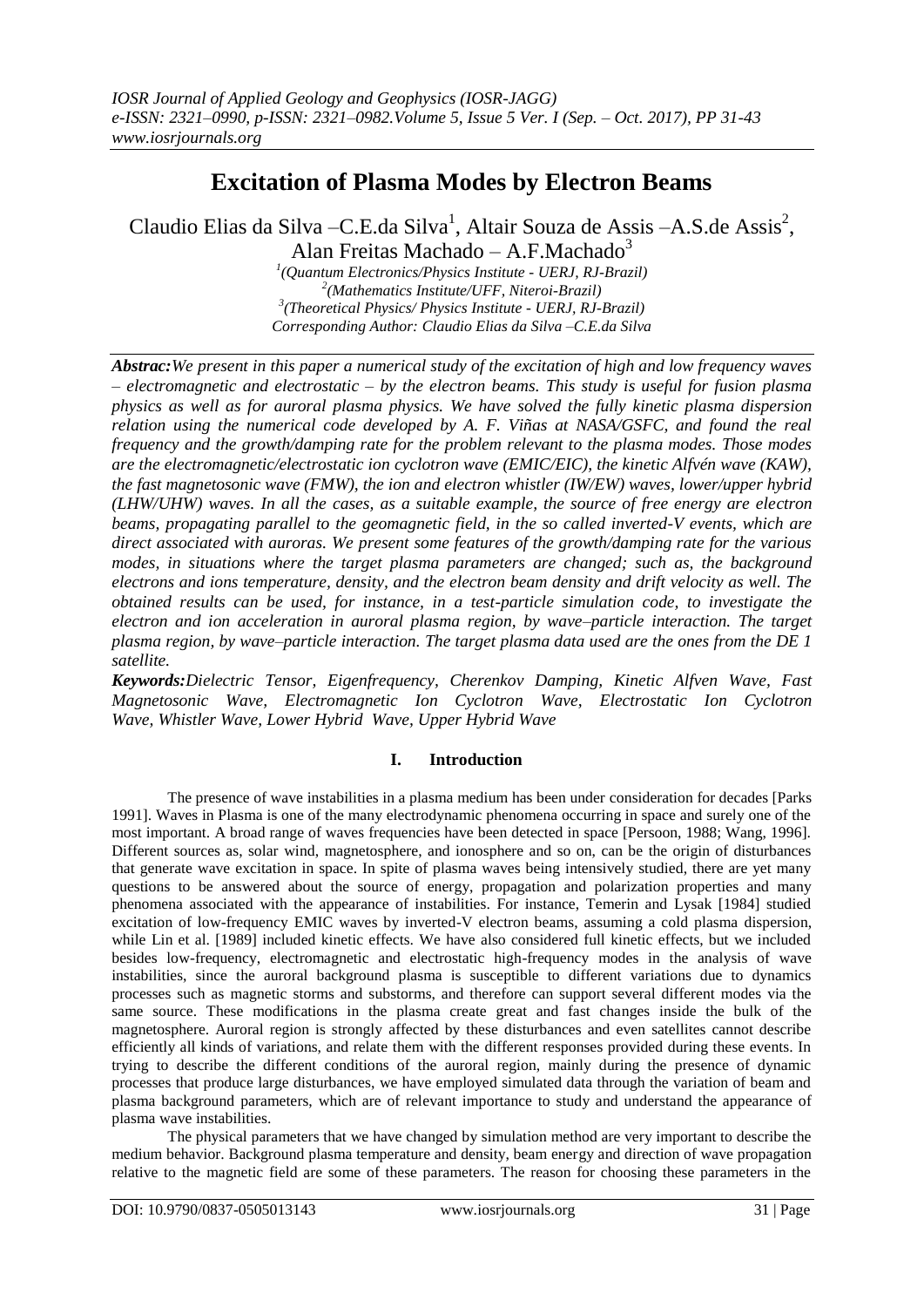analysis is related to the satellite measurements in its pass through auroral region, and in particular, the data from distribution function analysis give us important information on the auroral environment behavior. On the other hand, simulating new values from these physical parameters, we are able to investigate more properly, in what different conditions the wave modes can be excited.

Our purpose in this paper, therefore, is to analyze the appearance of wave instabilities in the auroral region, when the plasma medium is excited by energetic electron beams propagating parallel to the magnetic field, in the inverted-V structure, as can be seen in the Figure, as a source of free energy. We have developed a numerical code, using simulation method to solve the dispersion equation able to describe the linear wave plasma behavior under target plasma changes.

The region in focus extends around 2000 – 7000km altitude, where the background plasma data used in our paper is in agreement with the observations of the DE 1 satellite. Many of the instruments on the DE 1 satellite have the capability to cover relatively wide ranges of frequencies with high spectral resolution [Peterson et al. 1988]. The solar wind and the ionosphere can be considered the main source of magnetospheric plasma. It was Shelley et al. [1972], which reported during a magnetic storm a large presence of O+ in the energetic ion flux inside the magnetosphere. He also reported the large ratio O+/H+ observed from the ionosphere, compared with the same ratio in the solar wind, suggesting the ionosphere as being the source, which was afterwards confirmed by the S3-3 satellite [Sharp et al., 1977]. The DE 1 satellite has also observed the presence of O+ and H+ in the auroral region, which concentration varies with height. Below 5000 km the concentration suggested is about 90% of O+ and 10% of H+, besides smaller percentages of other ion species [Yau and Whalen, 1993]. On the other hand, Lin et al. [1989] has suggested 90% of H+ and 10% of O+ above 2000km altitude. We have considered different possibilities in the analysis of instabilities, including the variation of ions concentration in the range analyzed.

The composition and energy involved in the plasma under study, is in agreement with Lin et al., [1989]. Therefore, our background plasma is composed of cold electrons. A very low density has been considered in the auroral plasma which total electron density is about 4cm<sup>-3</sup> and the temperature varying in the range of 1 to 100 eV. An energetic electron beam with temperature around 5keV and energy of about 10keV, as can be seen in the Figure 1, while the only positive ion species considered are hydrogen and oxygen, as the main species, since the minor ones, as N++, N+, He+ and O++ are neglected [see Wolf et al., 1986]. Due to the dynamics of the auroral region, the concentration of these species can change considerably with height, affecting the growth rate of some particular excited mode, characterizing the altitude dependence of some modes. This analysis is just possible by using again simulation process. Since our purpose here is to analyze and understand in which different conditions instabilities can be generated, we simulate some auroral conditions, as we have mentioned before, to observe the growth of each mode.

The numerical codes that we use in this work are suitable to study electromagnetic and electrostatic linear plasma wave instabilities. The codes and their subroutines, solve the Vlasov dispersions equation for a distribution function that has a temperature anisotropy in the various species and a drift velocity parallel to the background magnetic field in this code, in the z-axis and the wave number k is in the (x, z)plane. The dispersion relation for oblique propagation it is solved numerically using the Müller method (ZANLYT routine) to obtain the roots of the dispersion relation. The program it was written in Fortran 77.

The numerical code used reproduces the results of WHAMP and Miller and Viñas [1993] have used it successfully. In addition, our results for electromagnetic low-frequency instabilities are in agreement with the results of Lin et al. [1989]. However, for the high frequency modes some novel features are present. In addition, still in the low frequency range, for the KAW, we have some new results. For the low frequency fast magnetosonic, no conclusive behavior is it shown. On the other hand, it is clear that in the range of auroral plasma parameter variations, EMIC, KA and LH can growing a reasonable rate, FM and IW can grow slowly and EW does not grow at all. Note that the code are suitable to study the upper hybrid, electron cyclotron (Bernstein), and EIC waves but we leave the results for a future paper.

This paper is it organized as follows. In chapter 2, we present the general dispersion relation for the auroral plasma modes. In chapter 3, we present the analysis of different modes propagating in the auroral region excited by energetic electron beams. In chapter 4, we present the plots as a numerical result of the dielectric tensor elements. Finally, in chapter 5, we present the conclusions.

## **II. Dispersion Relation**

To study the plasma dispersion relation, we consider the auroral background plasma to be maxwellian and collisionless, composed by electrons,  $O^+$ ,  $H^+$  and an energetic electron beam crossing the auroral background plasma, parallel to the geomagnetic field. The equilibrium distribution function is then,

$$
f_{i} = n_{i} \left(\frac{m}{2\pi T_{i}}\right)^{3/2} \exp\{-m\left[(v_{\parallel} - u_{i})^{2} + v_{\perp}^{2}\right]/2T_{i}\}\tag{1}
$$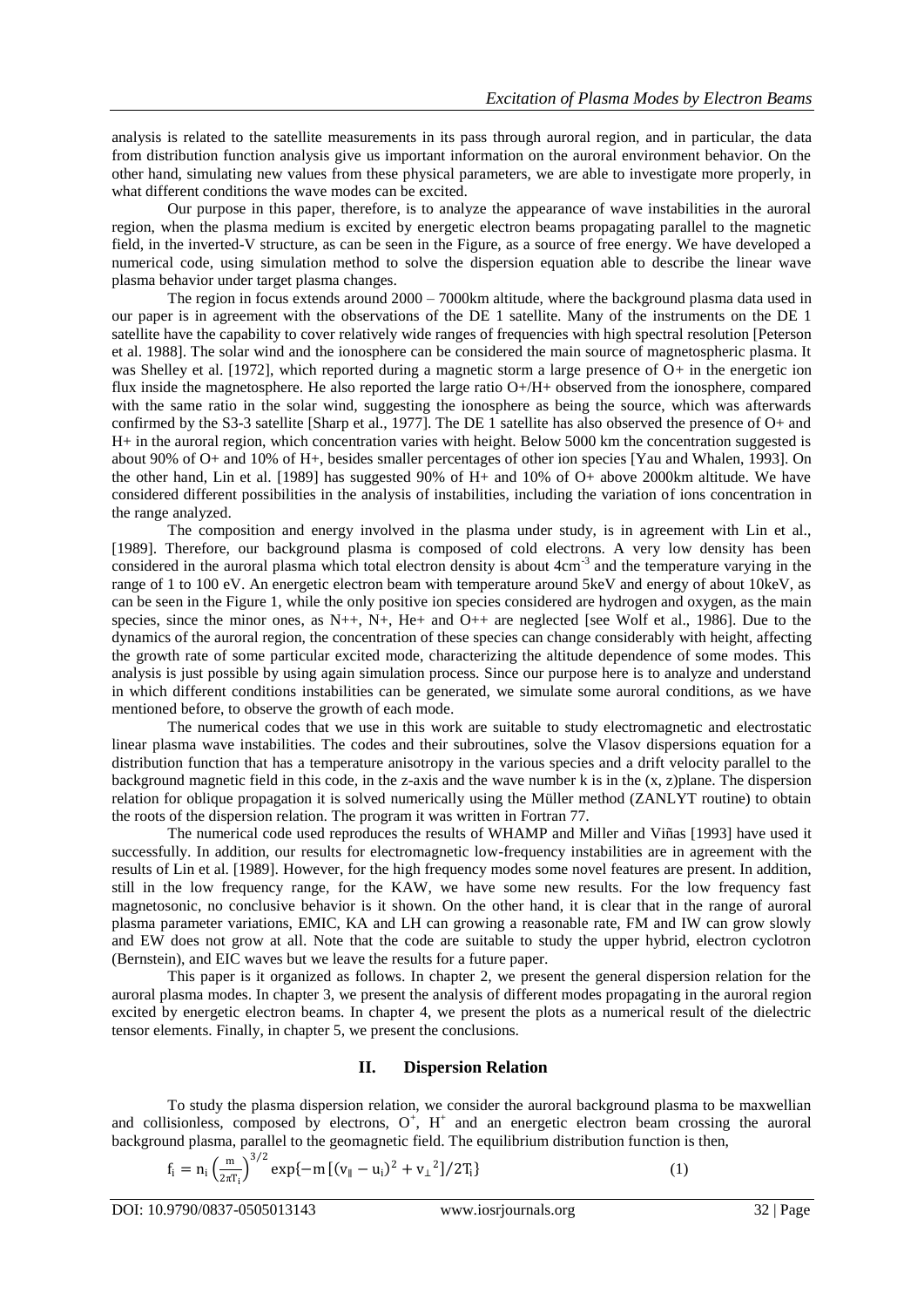Where  $n_i$ ,  $T_i$  and  $u_i$  are the number density, temperature and drift velocity of the ithcomponent. Therefore, the dielectric tensor elements, obtained from the standard linear analysis of the Maxwell-Vlasov equations for a magnetized plasma, can be found in the textbooks, such as Melrose[1980] and Stix [1992]. In spite of it, we present the tensor elements as follow,

$$
\varepsilon_{xx} = \sum_{s} \frac{\omega_{ps}^{2}}{\omega^{2}} ( \mu_{s} - 1 ) + \sum_{s} \sum_{t} \frac{t}{\omega^{2}} \frac{t^{2} \Lambda_{1}(\lambda_{s})}{\lambda_{s}} \mu_{s} \xi_{s} Z(\xi_{s})
$$
\n
$$
\varepsilon_{xy} = i \sum_{s} \sum_{t} \frac{\omega_{ps}^{2}}{\omega^{2}} t \Lambda_{t} (\lambda_{s}) \mu_{s} \xi_{s} Z(\xi_{s})
$$
\n
$$
\varepsilon_{xz} = \sum_{s} \frac{\omega_{ps}^{2}}{\omega^{2}} \frac{K_{\perp}}{K_{\parallel}} (1 - \mu_{s}) + 2 \sum_{s} \sum_{t} \frac{t}{\omega^{2}} \frac{\omega_{ps}^{2}}{\omega^{2}} \frac{\{\Lambda_{t} \Omega_{s}}}{K_{\perp} \alpha_{ls}} Y_{s} \xi_{s} Z(\xi_{s})
$$
\n
$$
\varepsilon_{yx} = -\varepsilon_{xy}
$$
\n
$$
\varepsilon_{yy} = \sum_{s} \frac{\omega_{ps}^{2}}{\omega^{2}} (\mu_{s} - 1) + \sum_{s} \sum_{t} \frac{t}{\omega^{2}} \frac{\omega_{ps}^{2}}{\omega^{2}} \left( \frac{t^{2} \Lambda_{t}}{\lambda_{s}} - 2 \lambda_{s} \Lambda_{t} \right) \mu_{s} \xi_{s} Z(\xi_{s})
$$
\n
$$
\varepsilon_{yz} = -2i \sum_{s} \sum_{t} \frac{\omega_{ps}^{2}}{\omega^{2}} \frac{\lambda_{s} \Omega_{s} \Lambda_{t}}{K_{\perp} \alpha_{ls}} Y_{s} \xi_{s} Z(\xi_{s})
$$
\n
$$
\varepsilon_{zx} = \varepsilon_{xz}
$$
\n
$$
\varepsilon_{zy} = -\varepsilon_{yz}
$$
\n
$$
\varepsilon_{zy} = -\varepsilon_{yz}
$$
\n
$$
\varepsilon_{zz} = 2 \sum_{s} \frac{\omega_{ps}^{2}}{\omega^{2}} \left[ \left( \frac{\omega}{K_{\parallel} \alpha_{ls}} \right)^{2} + \frac{1}{2} (\mu_{s} - 1) \frac{K_{\perp}^{2}}{K_{\parallel}^{2}} \right] + 2 \sum_{s} \sum_{t} \frac{\omega_{ps}^{2}}{\omega^{2}} \
$$

the index s means particles species (ions and electrons), while  $\ell$  is an integer number meaning the cyclotron harmonic number.

In the above,  $\Omega_s = q_s B_0 / m_s \text{cis}$  the gyrofrequency for each species,  $\alpha_{1s}^2 = 2KT_{1s} / m_s$  and

 $\alpha_{\parallel s}^2 = 2KT_{\parallel s}/m_s$  are the perpendicular and parallel thermal speeds for each species, respectively,  $I_{\ell}(\lambda_s)$  is the modified Bessel function and, +∞

$$
Z(\xi_s) = \frac{1}{\pi^{1/2}} \int_{-\infty}^{\infty} dx \frac{\exp(-x^2)}{x - \xi_s}, \text{Im}\xi > 0,
$$

−∞ is the well-known plasma dispersion function [Stix, 1992].

The dielectric tensor presented above is generic and for this reason is extended for being used in both circumstances, magnetized and unmagnetized codes. The code is classified as magnetized whenever electrons and background protons are magnetized, but any other ion species are assumed for being unmagnetized. While in the unmagnetized code, electrons are the only magnetized species, all the ions are treated as unmagnetized.

We have developed a specie code to treat more properly the unmagnetized lower hybrid wave, to save computation time. The unmagnetized electrostatic dielectric tensor can be shown in terms of its general expression as:

$$
\varepsilon(\vec{K},\omega) = (1 - \sum_{s} \frac{\omega_{pi}}{\omega^2}) \vec{1} - \sum_{s} \frac{\omega_{ps}^2}{\omega^2} \int \frac{\vec{v} \vec{v} (\vec{K} \cdot (\partial f_{s0})/(\partial \vec{v}))}{(\vec{K} \cdot \vec{v} - \omega)} d^3 \vec{v}
$$
(3)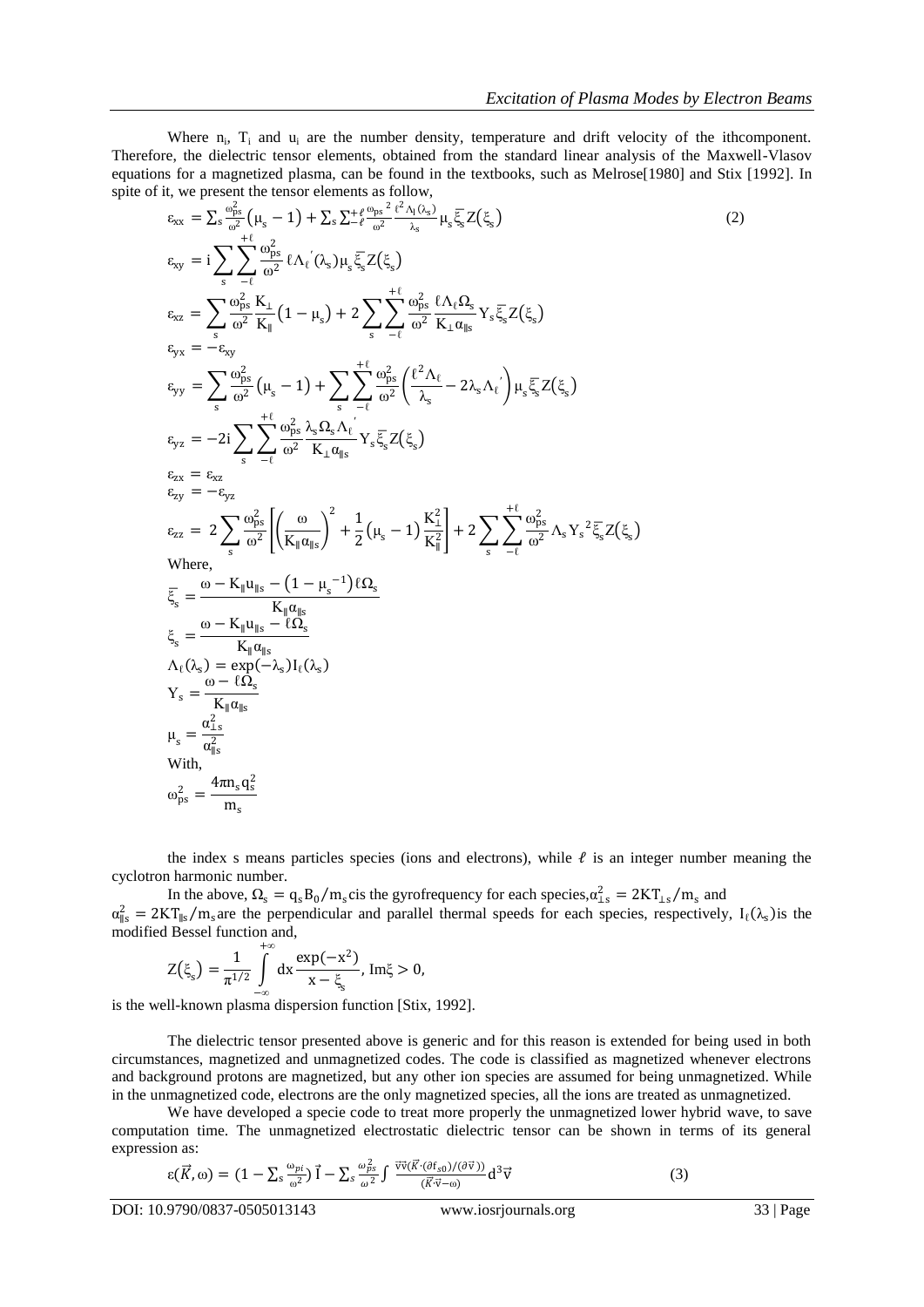where the wave vector  $\vec{K} = (k_x, 0, k_z)$  and the second somatory is relative to the ion species only, while the effective distribution function shows the form,

$$
f_{s0}(v_x, v_y, v_z) = \frac{1}{\pi^{3/2} a_{\perp s}^2 \alpha_{\parallel}} \exp \left\{ - \left[ (v_x - u_x)^2 / \alpha_{\perp}^2 + (v_y - u_y)^2 / \alpha_{\perp}^2 + (v_z - u_z)^2 / \alpha_{\parallel}^2 \right] \right\}
$$
(4)

where,  $u_x$ ,  $u_y$ , and  $u_z$  are the drift velocities.

In this analysis, we have solved numerically the fully dispersion relation for plasma waves excited by electron beams. Finally, the general plasma wave dispersion relation presents the form,

$$
\det[D_{ij}(\vec{K},\omega)] = \det\left[\frac{c^2}{\omega^2}(K_jK_j - K^2\delta_{ij}) + \varepsilon_{ij}\right] = 0
$$
\n(5)

where,  $\delta_{ij}$  is the delta of Kronecker and  $\varepsilon_{ij}$  is given by Eq.2 as a generic case and by Eq.3 only for electrostatic waves.

## **III. Wave Propagation Analysis**

In this section, we present plots showing the growth of the wave instabilities or damping corresponding to the numerical solution of Eq.5, considering the auroral plasma medium as seen by the DE 1 satellite measurements on the auroral pass of day 318, 1981, reported by Winninghan and Burch [1984]. All the parameters used here are in agreement with the electron distribution function model presented by Lin et al. [1989]. We have considered the region extending from  $2000 - 7000$  km altitude, where the dominant species are hydrogen and oxygen ions and we evaluate how the concentration from these species with height can affect the growth rate modes.

Although we are assuming, at first, hydrogen ions as the dominant species at high altitude and the composition of 90% of H<sup>+</sup> and 10% of O<sup>+</sup>, we have also studied the composition of 10% of H<sup>+</sup> and 90% of O<sup>+</sup> in lower and mid altitude where the oxygen is the dominant specie. Just for comparison to show that, some modes can be excited in both conditions and that growth rates extend in a broad range inside the background plasma environment.

The Figure 2 shows the real frequency  $\omega$  and the growth rate  $\gamma$  to the EMIC mode, both normalized to the proton plasma frequency,  $\omega_p$ , in a quasi-perpendicular propagation  $\theta = 89^\circ$ , while the wave number is multiplied by c/Ω<sub>p</sub>. The data corresponding to the background plasma are in agreement with Lina et al. [1989]. From the figure, we may observe a broad wave number spectrum associate with the growth. The real frequency corresponding to the maximum growth is about 0.4 $\Omega_p$ , what means, below the proton cyclotron frequency ( $\Omega_p$ ), characterizing a range of low frequency propagation. This growth rates tend to decrease whenever  $\theta \to 0^{\circ}$ .

The Figure 3, shows the same mode, but normalized to the proton cyclotron frequency. The frequency corresponding to the maximum growth is about  $0.5\Omega_p$  and still below the proton cyclotron frequency, for the same background plasma conditions as seen before.

In the Figure 4, it is still possible to observe the wave propagation and the growth, but in a narrow wave number range, when the background plasma temperature increases from 15eV to 100eV. In this temperature, the plasma can still be considered as cold.

In the background plasma parameters, the ratio between drift to the thermal beam velocity is about 1.4. Whenever we want to change the beam energy to analyze the appearance of instabilities, we vary this ratio. The Figure 5 shows the presence of instabilities in the plasma, when the ratio reaches 3, what means a relativistic beam energy, since we are considering the same beam temperature. Above this ratio, the hydrogen EMIC wave is found to be weakly unstable. On the other hand, taking off the beam, no instability is found, as it should be.

The numerical simulation, enable us to many other variations with the plasma parameters in the sense of analyzing the propagation of each mode, its growth or damping in accordance with energy transference between waves and background plasma particles. To conclude the observations relative to the hydrogen EMIC mode, we are just going to comment some new results. For instance, we also observed the presence of growth when we changed the concentration of density between background and beam electrons, from 12% (standard value) to 40% of the beam density. Similar variation was done to the ions concentration and, we observed the presence of the growth until the oxygen concentration reaches 40% of the total ion density, but no more. Therefore, the hydrogen EMIC instabilities are driven by the inverted-V electron beam structure under different conditions. Our results for the EMIC modes are in agreement with Lin et al [1989].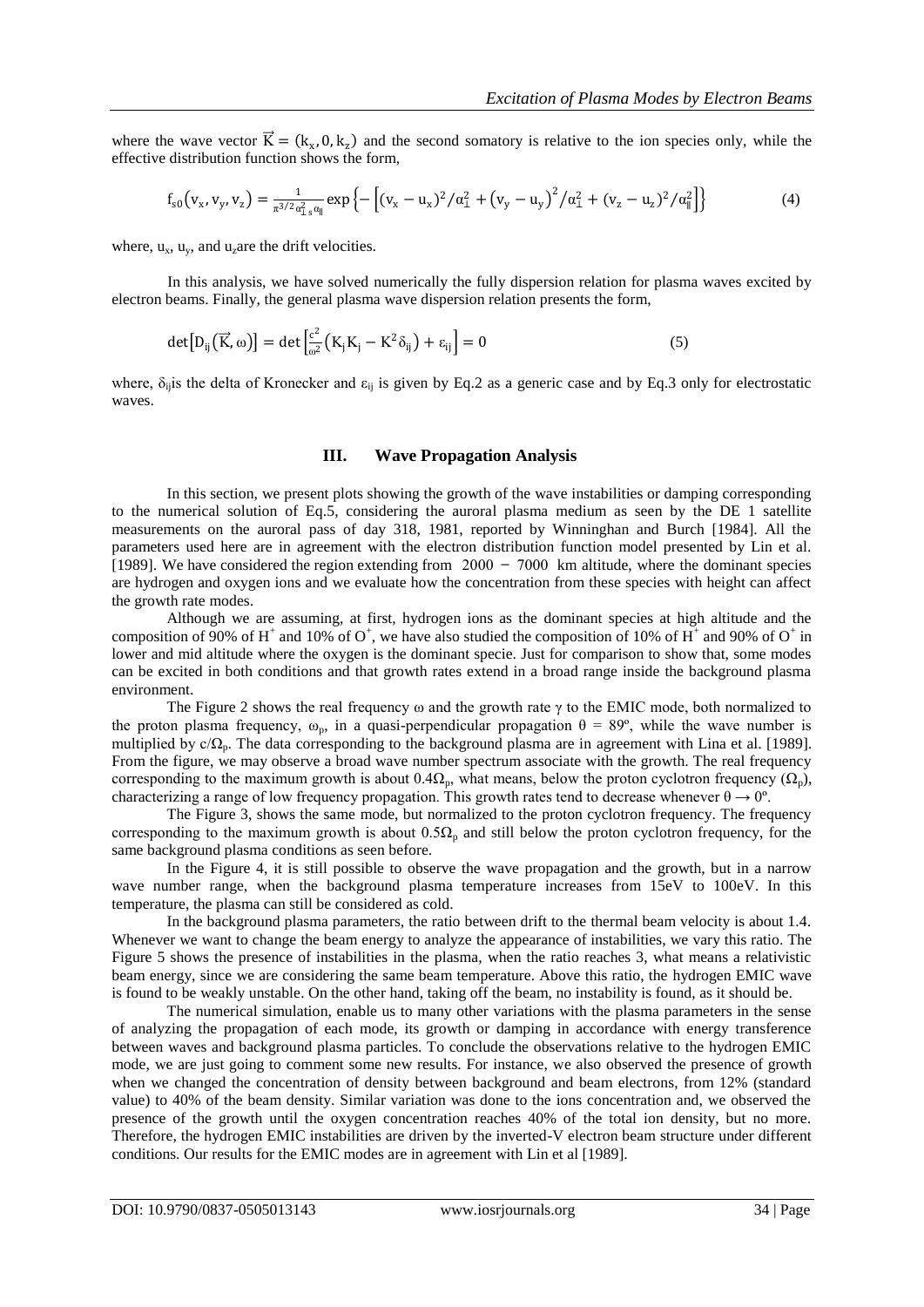The next step is to analyze the KA mode. The Figure 6 shows the plot  $\omega$ ,  $\gamma \times \theta$  for a fix k (k= 0.3) and  $\theta$ varying from 1º to 89º. The wave growth is relevant in a broad range, and drops slowly with θ, but suffers a big fall when the angle reaches 87º. From the program output results it is possible to observe that the mode has, a left-hand polarization along its propagation, but it changes to the right-hand at  $\theta = 87^{\circ}$  (suggesting some kind of mode conversion) and turns again to the left-hand polarization until 89°. The maximum growth occurs at  $\omega$  =  $0.2\Omega_p$ . In both case studied until now, it means, the electromagnetic EMIC and KA modes, the real frequency associated with the correspondent growth rate is peaked at frequency below the proton cyclotron frequency, characterizing a range of low frequency propagation.

High-frequency waves propagating in the auroral region as FMS, IW, EW and LH modes have been under consideration as well. For studying these modes, we have also used numerical programs, able to evaluate the dispersion relation for oblique plasma waves in a magnetic field, excited by parallel electron beams.

Applying initially the standard plasma conditions, we are able to observe the propagation and compare the growth rate results to the high-frequency modes. In both modes the real frequency associated with the correspondent growth rate peak, occurs above the proton cyclotron frequency.

We have also changed some plots from logarithmic to linear scale, in the sense of showing explicitly the negative imaginary frequency characterizing a damping predominance, since this imaginary part were totally absent in the picture shown by logarithmic scale.

The Figure 7 shows the FMS mode when  $\theta = 89^\circ$ . The growth decrease while k increases ( $\lambda$  decrease). Figure 8 shows the EW mode propagation when  $\theta = 5^{\circ}$ . It is also clear the absence of growth and the predominant presence of the wave damping. Figure 9 shows the plot  $\omega$ ,  $\gamma \times \theta$  to the IW mode for a fix k (k = 1000) and the angle θ varying between 1° and 89°. The wave growth increases when θ  $\rightarrow \pi/2$ .

Finally, we are going to show the LH modes because of different combinations among  $\omega$ ,  $\gamma$ , k and  $\theta$ . First, we present in Figure 10 the mode by the plot  $\omega$ ,  $\gamma \times \theta$  for a fix k (k = 1000) and the angle  $\theta$  varying between 1º and 89º. It is observed that the growth is predominant over the damping and decreases if θ increases. In the next Figures 11 and 12 the plots are still shown for a fix values of k ( $k = 500$ ) and ( $k = 1500$ ), respectively. Although, the growth is absent for any k below 500 and drops immediately above 1500 in the same background plasma conditions. In both cases, the growth is predominant over the range that include  $\theta = 45^\circ$ . Fixing in this angle, we plot the curve  $\omega \times k$ , shown by the Figure 13 and see the predominant growth in the range 500 <k< 1700. Out of this range, the damping is predominant, as it should be.

### **IV. Cherenkov Damping**

The numerical codes used in this paper is also able to calculate numerically the dielectric tensor elements, which are of paramount importance to obtain for each unstable mode the spectral energy, and momentum density and polarization. In order to show how it works, we calculate the anti-hermitian and hermitian parts of this tensor just for the LH mode, for  $\theta = 45^{\circ}$ , which is the angle where the LH mode grows faster (see Figures 10-13) for the auroral parameters used. In the Figures, 11-13 we saw very clear that the maximum spectral density (growth) occurred for  $k = 500$ .

The hermitian part also differs from the fluid model but collisionless dissipation is directly related to anti-hermitian part and the damping, γ, is given by de Assis and Tsui [1991].

The sequence of plots shows the hermitian and anti-hermitian tensor elements, corresponding to the Figure 13, what means, the plot that presents the larger growth. It is clearly seen from the hermitian plots, the terms  $\varepsilon_{i\neq j}^H \ll \varepsilon_{i=j}^H$  whenever  $k \approx 500$ , what means a distribution of energy between  $E_{\perp}$  and  $E_{\parallel}$ , as it should be since,  $\theta = 45^{\circ}$ . Being, however, larger  $\varepsilon_{xx}^{\rm H}$  and  $\varepsilon_{zz}^{\rm H}$ .

It is also clearly seen from the anti-hermitian plots that the maximum growth occurs for  $k \approx 500$ . This can be understood if one recalls equation [de Assis, 1991],

**Figures**

$$
\frac{\gamma}{\omega} = \frac{\vec{E} \cdot e^{AH} \cdot \vec{E}^*}{\vec{E} \cdot (\partial/\partial \omega)(\omega e^H) \cdot \vec{E}^*}
$$
(6)

where  $\vec{E}^*$  is the complex conjugate vector of  $\vec{E}$ .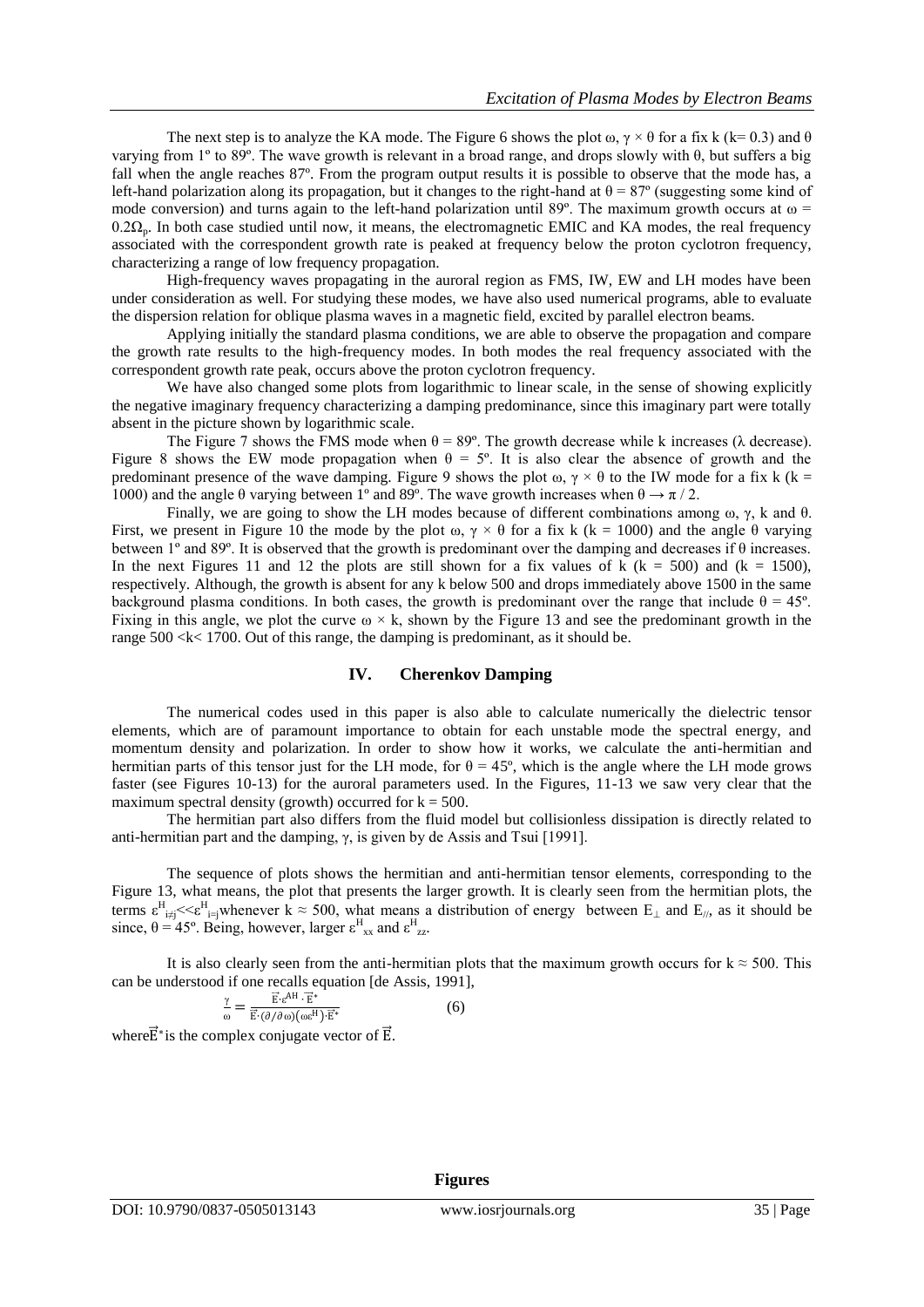

Fig. 2 - The real frequency, o, (upper curve) and the growth rates, y, (lower curve) of the EMIC wave for the inverted-V parameters given in the text. Both frequencies are normalized to  $a_k$ . The electron cyclotron frequency is 130 kHz. The hydrogen concentration is 90% and both, hydrogen and oxygen are suggested have the same temperature ( $T_{\rm H}=T_0=15\,{\rm eV}$ ). For all the components,  $T_{\rm H}/T_{\perp}$  =1.



Fig. 3 - The real frequency, u, (upper curve) and the growth rates, y, (lower curve) of the EMDC wave for the inverted V parameters given in the test. Both frequencies are normalized to  $\Omega_{\rm p}$ . The hydrogen concentration is Wh and both, hydrogen and oxygen are suggested have the same temperature ( $T_{\rm ff}$  =  $T_{\rm f}$  = 15aP). For all the components,  $I_{\mathbb{R}}(I_{\mathbb{R}}\text{-}1)$ 

Fig. 4 - The real frequency, o , (upper carve) and the growth rates, y, (lower carve) of the EMIC wave for the inverted-V parameters given in the text. Elydongen and oxygen are suggested have the same temperature  $(T_{\rm H}{=}\,T_{\rm 0}{=}\,100\,\rm sT)$ . Other parameters are the same as in Fig. 2.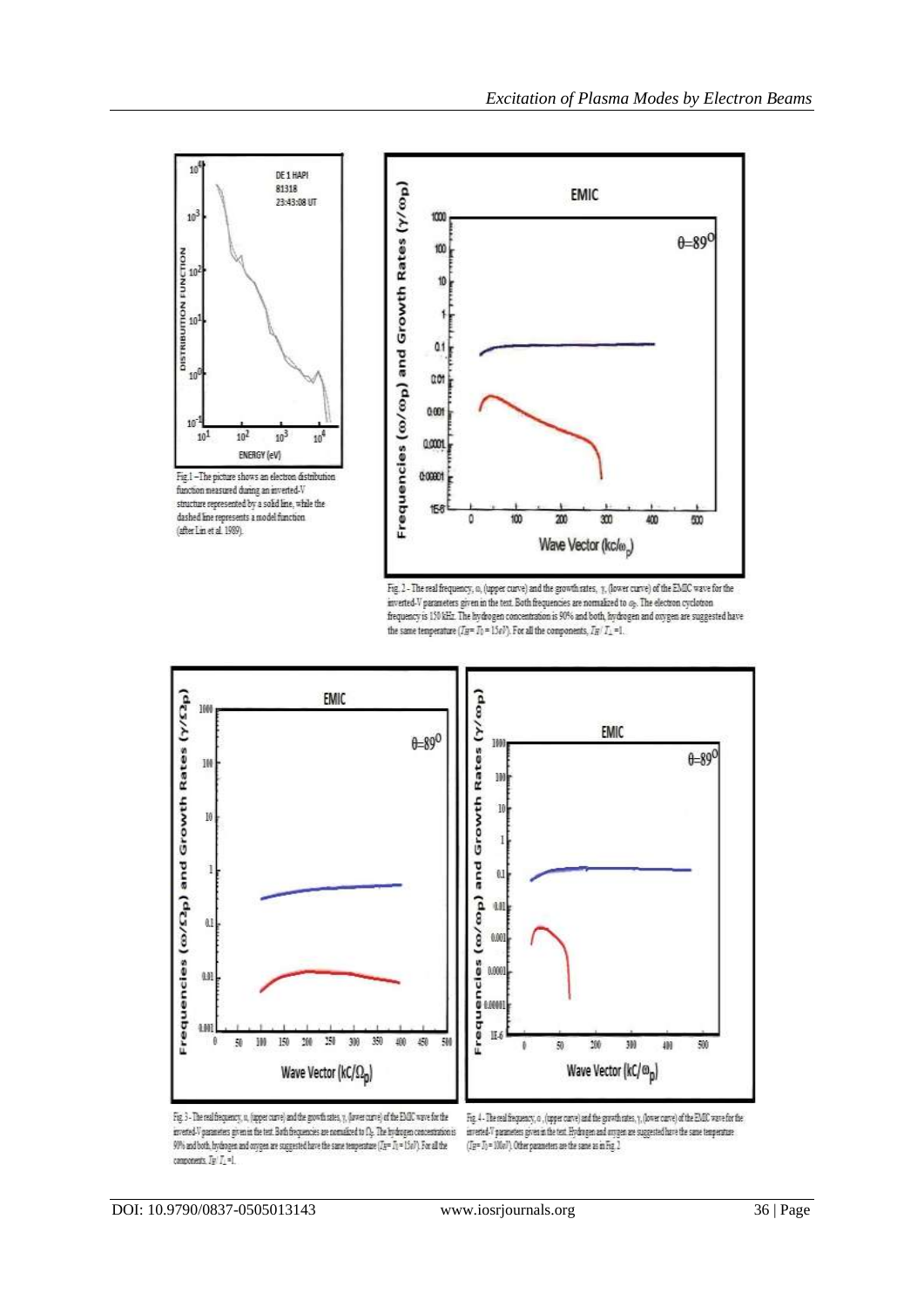

Fig. 5: The real frequency,  $\omega$ , (upper curve) and the growth rates, y, (lower curve) of the EMIC wave for the inverted-V<br>parameters given in the text. The rate between drift to the thermal velocity is 3. Other parameters are the same as in Fig. 2.



*Excitation of Plasma Modes by Electron Beams*



Fig. 6: The real frequency,  $\omega$ , (upper curve) and the growth rates,  $\gamma$ , (lower curve) of the KA wave. For these calculation k has a fix value (k = 0.3) and  $\theta$  varies from 1<sup>o</sup> to 89<sup>o</sup>.















Fig. 17 - The end bequency, a, (upper curve) and the goveth rates,  $\gamma$ , (lower curve) of the LH wave. For these calculation  $k$  has a fit value  $(k=0.00)$  and  $\theta$  varies from?" to 39".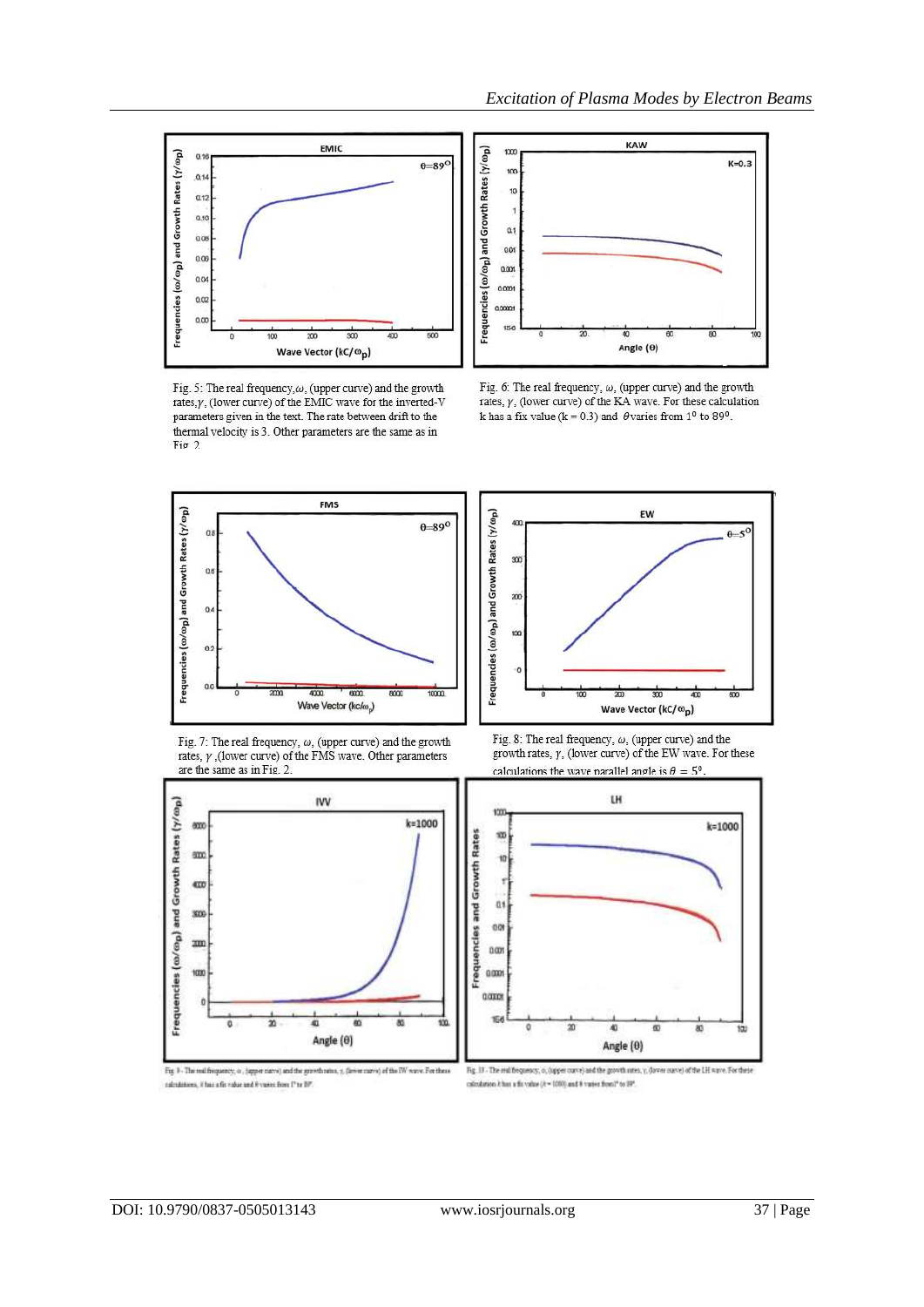





Fig. 11 - The real frequency,  $n_i$  (apper curve) and the growth rates,  $\gamma_i$  (lower curve) of the LH wave. For th calculation it has a fix value (  $k=500$  and  $\theta$  varies from  $1^{\rm o}$  to  $10^{\rm o}$  as well as in Fig. 10.

Fig. 12 - The real frequency, o. (opper narve) and the gravitonies, y. (lower narve) of the LH wave. For these calculation it has a fix value (k = 1500) and 0 varies from 1° to 10° is now 30%. Other passes on one the same as





Fig.13 - The real frequency, o, (upper curve) and the growth nates, y, (lower curve) of the LH wave. For these calculations the fit angle is I\* to 47°. Again, the beam density is 30%

Fig. 14 - Plot of the hemitian part of the dielelement, showing the real element  $D_{\rm in}$  All the benuitian and anti-hemitian plots below are related to the LH mode presented in the Fig. 13.

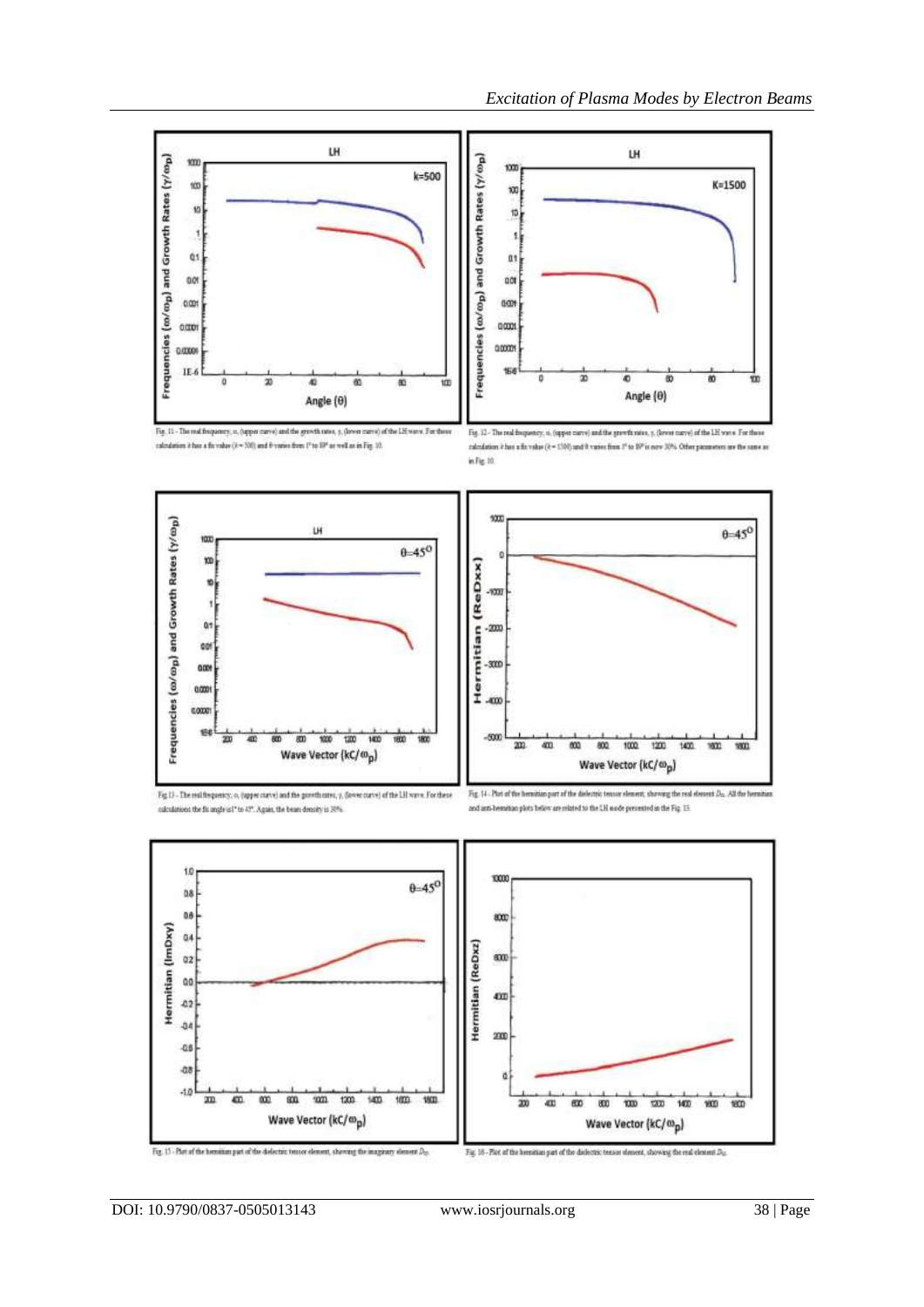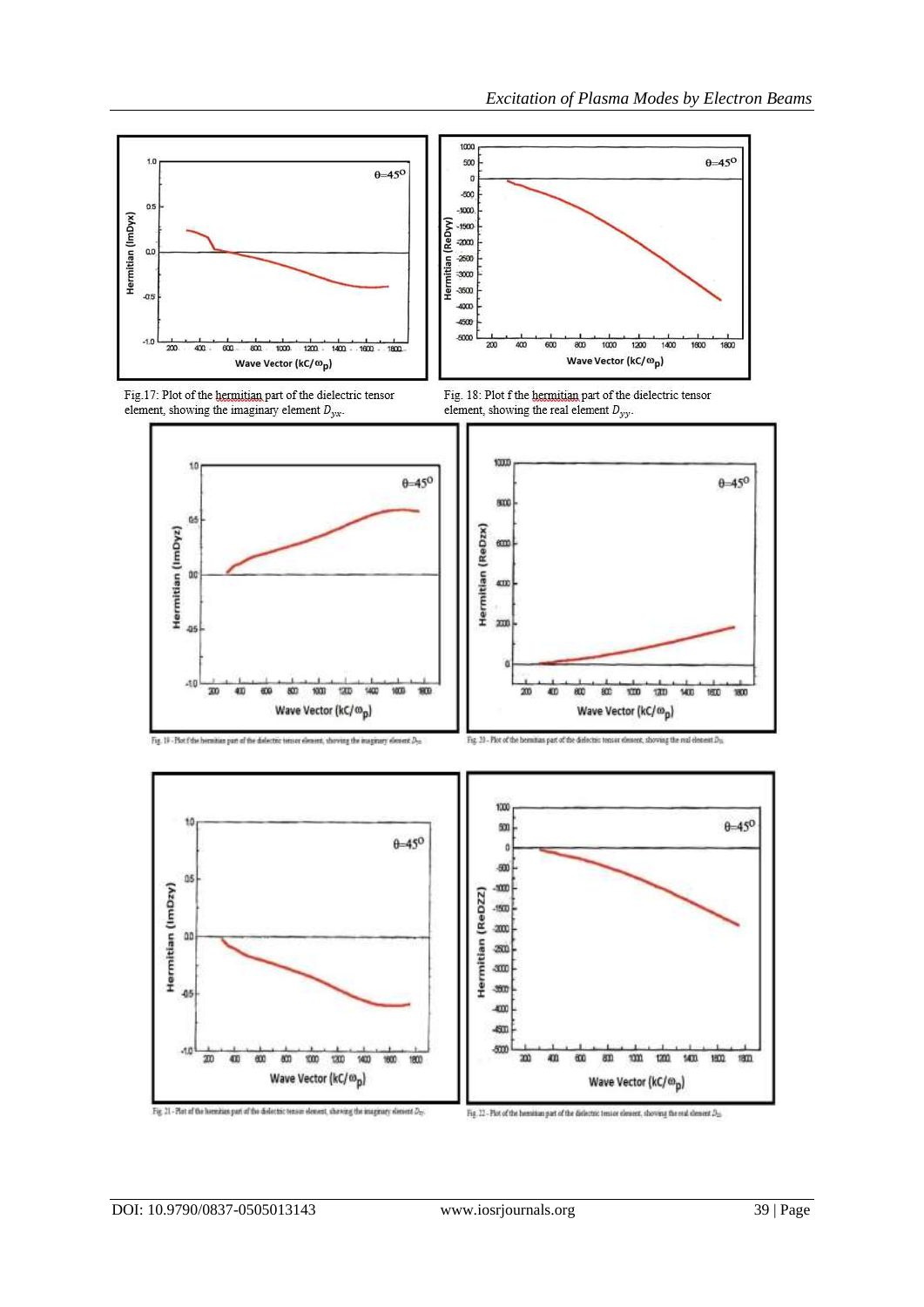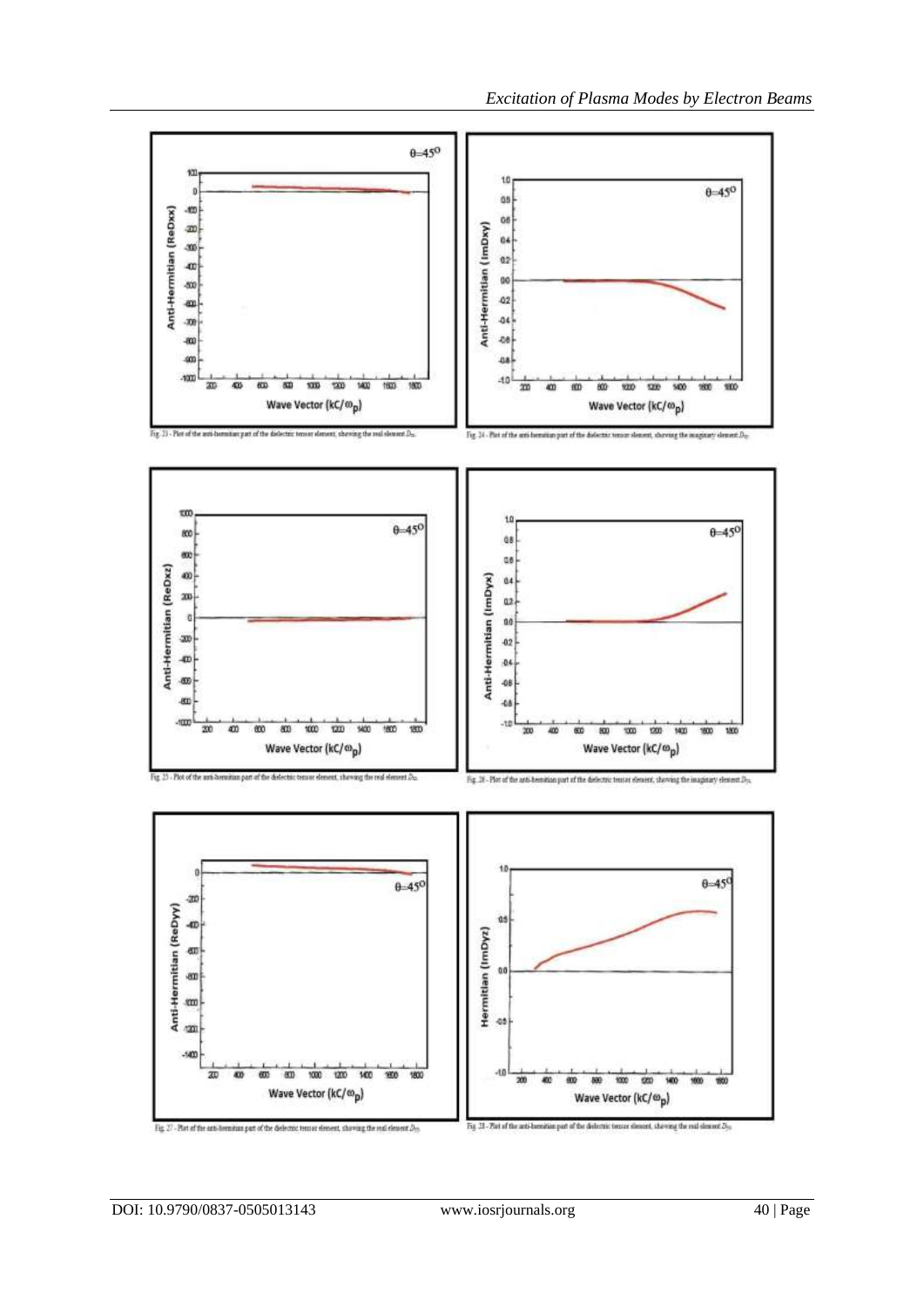

**V. Discussion And Conclusions**

The electron distribution functions measured by DE 1 satellite during its unusual auroral pass on day 318, 1981 [Winninghan and Burch, 1984], to conduct a linear instability analysis of low and high frequencies electromagnetic and electrostatic waves, have been used to investigate the presence of instabilities throughout the auroral region. Our purpose in analyzing these data has been to investigate the different modes, able to propagate whenever a source of free energy is available for generating as low as high-frequency waves, which can accelerate electrons and ions. Although, particle acceleration will not be treated here, but left as a topic of a next paper.

The background plasma parameters in our discussion are in agreement with Lin et al [1989]. Due the dynamic processes taking place in the bulk of the Earth environment, in particular auroral region, distinct phenomena may occur in response of these changes, not fully detected by the satellites. Waves in plasma is one of these phenomena affected directly by the dynamic processes, and our main interest is to investigate how waves can propagate under different plasma conditions. To do it, we have simulated numerically different changes in the plasma parameters in order to determine which modes can be excited and propagate in such conditions.

Our source of free energy is the energetic electron beam distribution in the inverted-V structures, detected during the inverted-V events [Figure 1]. Figures 2-5, show EMIC waves with frequency below the hydrogen cyclotron frequency at quasi perpendicular angles, under different plasma conditions simulated numerically. The background plasma has the same ions temperature of about 15 eV, but we have also considered in our analysis a 100 eV temperature just for comparison. Figure 4 shows the presence of instability for this temperature, where the growth rates is hardly affected, expanding in a narrow of wave number, while the real frequency is inconstant and fail in some ranges. The EMIC wave is still present even though the beam has a relativistic energy, as can be seen by the plot in the Figure 5.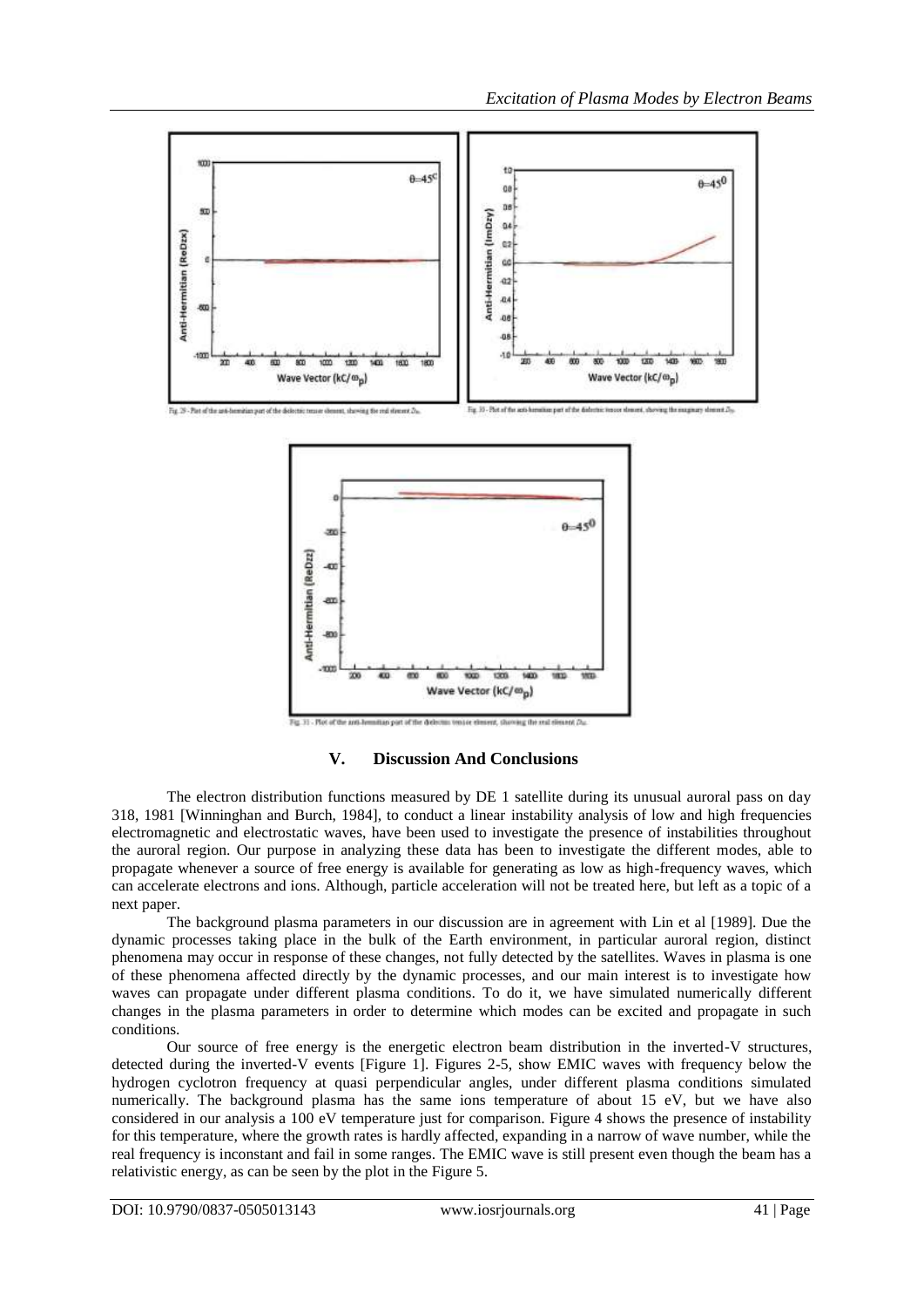Figure 6 and 7, still show the low-frequency modes differently from the EMIC waves. Figure 6 presents a plot which frequency varies with the angle for a fix wave number. This mode is denominated KA, its growth is relevant in a broad range, drops slowly when  $\theta$  increases, but drops suddenly at  $\theta = 87^{\circ}$ . From the program output data, we observe that the polarization changed to right-hand at  $\theta = 87^{\circ}$  and turns again to lefthand after this point, suggesting some kind of linear mode conversion. As can be seen from the figure, the instability occurs over a narrow frequency band and the growth rate is peaked at  $\omega / \Omega_p \sim 0.2$ . In Figure 7, the plot shows the FMS wave for a fix angle  $\theta = 89^\circ$ . In this case, a weak turbulence can appear in the plasma due the small growth rate and a broad wave number spectrum.

We next discuss the presence of electromagnetic and electrostatic high-frequency instability in the same context presented above.

Figures 8 and 9 show respectively the electromagnetic EW and IW modes. The first mode propagate in a quasi-parallel direction at  $\theta = 5^{\circ}$  and presents a cutoff for  $\omega \sim \Omega_e$ . By the plot, it is easy to see the absence of the growth, characterizing a damping predominance. From the Figure 9, the growth is present but is very shy and the damping again is predominant. In both cases  $\omega > \Omega_i$  and the modes are recognized as high-frequency ones.

In the next plots are presented the electrostatic LH waves. The relevance of the this mode in our analysis take into account the facto f being a mode, which present the better growth rate from the same background plasma conditions.

Figures 10-12 show the presence of instabilities for three different fix wave numbers  $k = 100, 500$  and 1500 respectively and θ varying from 1º to 89º. In the first figure, the growth is relevant for any angle, but decay slowly as the angle increases. From the second and third figures we can see that the presence of a growth common angle could be  $\theta = 45^{\circ}$ . Finally in Figure 13 the plot for this fix angle ( $\theta = 45^{\circ}$ ) showing the predominant growth over a broad wave number band.

We conclude our analysis with the sequence of plots showing the hermitian and anti-hermitian parts of the tensor elements. The association with the spectral energy density can be found in Stix [1992]. The correspondent mode taken into account in this analysis was LH and the Figure 13 used since the growth is too expressive.

There are some important phenomena, which could be associated with the presence of instabilities inside the auroral region, for instance, ions heating and/or accelerations via wave-particle interaction. In the acceleration process, one of the most relevant aspect of the mode is the polarization, since an important requirement in this case should be resonance between wave and particles, and this is possible when the modes are left-hand polarized for the case of positive ions and right-hand polarized for the case of electrons. In the numerical code developed, we have the exact information about the wave polarization, for example, EMIC mode presents almost 100% left-hand polarization, while the IW mode almost 100% of right-hand polarization, along of their propagations through the auroral region. Another important information for charge particle acceleration that can be obtained from our plots is the spectral width, this quantity is important to study the acceleration using the quasilinear approach [de Assis et al., 1996].

With this code, we can also explorer other regions besides auroral region, and many other environment conditions that satellite investigation fail to cover the different aspects related with Strong variations because of dynamic processes taking place at different place and time.

#### Acknowledgments

We would like to thank H. K. Wong for useful discussions. NASA /GSFC of USA, UERJ and CNPq of Brazil supported this work.

#### **References**

- [1]. de Assis, A. S. and K. H. Tsui, Coronal Loop Heating by Wave-Particle Interactions, The Astrophysical Journal, 366: 324-327, 1991.
- [2]. de Assis, A. S., de Azevedo, C. A., C. Leubner, Electron Acceleration with Kinetic Alfvén Waves, PhysicaScripta T63, 241-243, 1996.
- [3]. Lin, C. S., H. K. Wong, J. Koga, and J. L. Burch, Excitation of Low-Frequency Waves by Auroral Electron Beams, J. Geophys. Res., 94, 1327-1337, 1989.
- [4]. Parks, G. K. 1991. Physics of Space Plasmas. USA: Addison-Wesley.
- [5]. Persoon, A. M. , D. A. Gurnett, W. K. Peterson, J. H. Waite, Jr., J. L. Burch, and J. L. Green, electron density depletions in the night side auroral zone, J. Geophys. Res., 93, 1871, 1988.

- [7]. Shelley, E. G., Johnson, and R. D. Sharp, Satellite observations of energetic heavy ions during a geomagnetic storm, J. Geophys. Res., 77, 6104, 1972.
- [8]. T. H. Stix, 1992. Waves in Plasmas. American Institute of Physics. [9]. Temerin, M., and R. L. Lysak, Electromagnetic ion cyclotron mo
- Temerin, M., and R. L. Lysak, Electromagnetic ion cyclotron mode (ELF) waves generated by auroral electron precipitation, J. Geophys. Res., 89, 2849, 1984.

<sup>[6].</sup> Sharp, R. D., R. G. Johnson, and E. G. Shelley, Obervation of an ionospheric acceleration mechanism producing energetic (KeV) ions primarily normal to the geomagnetic field direction, J. Geophys. Res., 82, 3324, 1977.